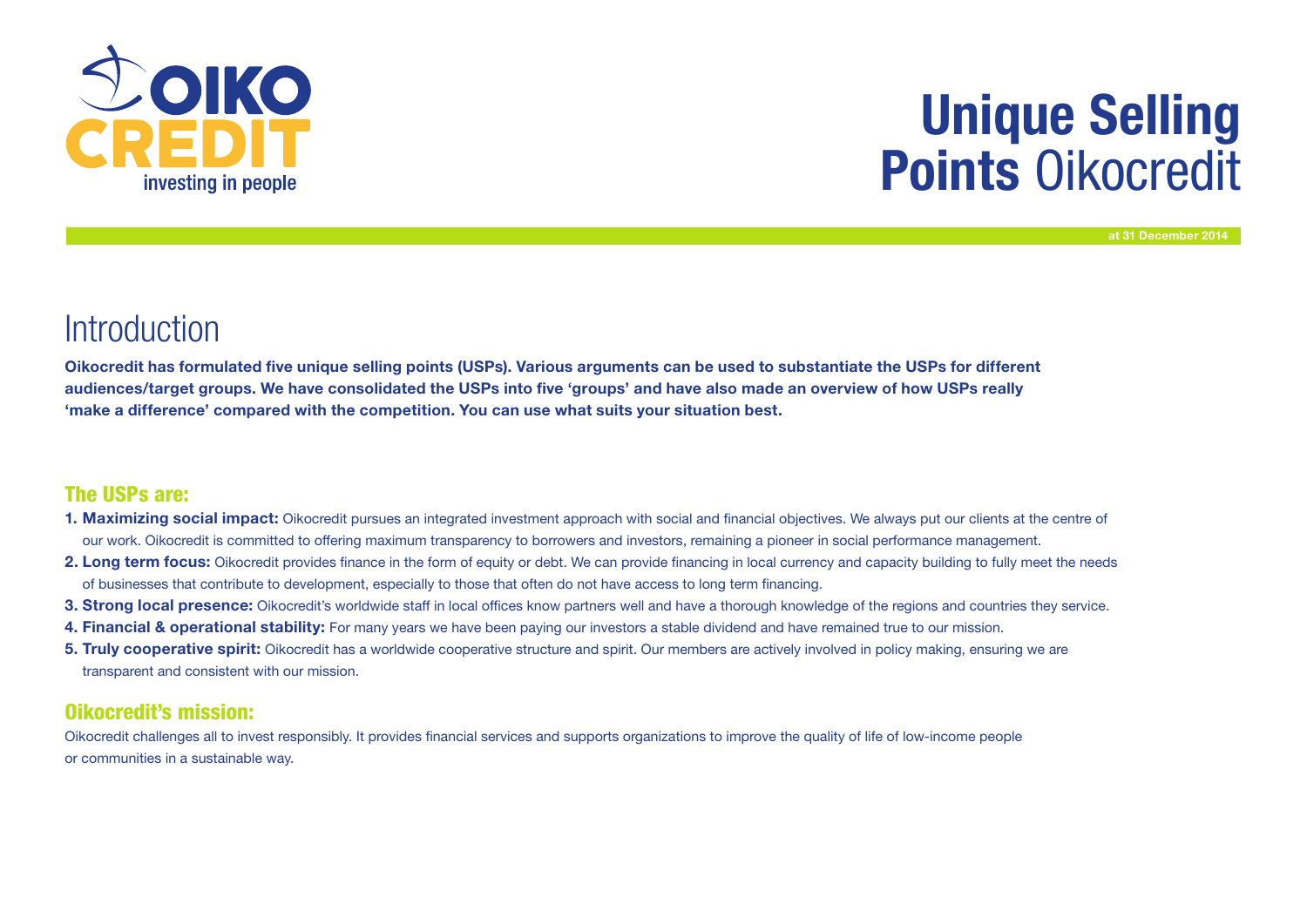### Abbreviations

| <b>AR</b>              | <b>Annual Report</b>                        | <b>MFI</b>  | Microfinance institution                      | TCX           | The Currency Exchange Fund       |
|------------------------|---------------------------------------------|-------------|-----------------------------------------------|---------------|----------------------------------|
| <b>CPP<sub>s</sub></b> | Client protection principles                | <b>MIV</b>  | Microfinance investment vehicle               | <b>UN</b>     | <b>United Nations</b>            |
| <b>CDO</b>             | Collateral debt obligation                  | <b>MIX</b>  | Microfinance Information eXchange             | <b>UN PRI</b> | <b>United Nations Principles</b> |
| <b>CGAP</b>            | Consultative group to assist the poor       | <b>PIIF</b> | Principles for investors in inclusive finance |               | for Responsible Investment       |
| <b>ESG</b>             | Environmental, social and governance        | <b>SA</b>   | Support association                           | <b>USP</b>    | Unique selling point             |
| <b>ICCO</b>            | Interkerkelijke Coordinatie Commissie       | <b>SPM</b>  | Social performance management                 | <b>USAID</b>  | <b>United States Agency</b>      |
|                        | voor Ontwikkelingssamenwerking (Dutch NGO)  | <b>SPI</b>  | Social performance indicator (report)         |               | for International Development    |
| <b>ICF</b>             | <b>International Cooperative Federation</b> | <b>SME</b>  | Small to medium enterprise                    |               |                                  |
| <b>LCRF</b>            | <b>Local Currency Risk Fund</b>             | <b>SPTF</b> | Social performance task force                 |               |                                  |

| <b>USP</b>                             | <b>DESCRIPTION / CLAIM</b>                                                                                                                                 | <b>ARGUMENTS</b>                                                                                                                                                                                                                                                                                                                                                                                                                                                  | <b>SOURCE</b>                                                                                                                             |
|----------------------------------------|------------------------------------------------------------------------------------------------------------------------------------------------------------|-------------------------------------------------------------------------------------------------------------------------------------------------------------------------------------------------------------------------------------------------------------------------------------------------------------------------------------------------------------------------------------------------------------------------------------------------------------------|-------------------------------------------------------------------------------------------------------------------------------------------|
| <b>Maximize social</b><br>impact       | Oikocredit pursues an integrated<br>investment approach of social and<br>financial objectives to always put<br>clients at the centre                       | Environmental, social and governance (ESG) scorecards are integrated<br>in the process of selecting Oikocredit partners<br>• Oikocredit has a special department for social performance<br>management (SPM)<br>Representation of SPM in the management team and credit committee<br>of Oikocredit International. Every regional office has its own SPM expert<br>Oikocredit offers reduced interest rates to partners with an<br>'extraordinary social relevance' | • SPM report 2014<br><b>ESG</b> scorecards<br>$\bullet$<br>• Website<br>• Annual report 2014<br>• Facts & figures sheet                   |
| a. Economic<br>empowerment<br>of women | Oikocredit empowers women,<br>because microfinance is often<br>provided to women                                                                           | 86% of the 37 million end clients reached by Oikocredit's microfinance<br>partners are women. On average, Oikocredit reaches more female<br>clients than other MIVs (66.5%)<br>Oikocredit has a positive staff gender balance (56% are women)<br>Oikocredit prioritizes partners with women in management positions                                                                                                                                               | • SPM report 2014<br>• Symbiotics MIV survey 2014<br>• Annual report 2014<br><b>ESG</b> scorecard<br>$\bullet$<br>• Facts & figures sheet |
| b. Transparency in<br>what we finance  | Oikocredit is committed to offering<br>investors maximum transparency<br>about their investments and to<br>support the sector in being more<br>transparent | Oikocredit is involved in setting new standards and promoting<br>transparency initiatives (United Nations Principles for Responsible<br>Investments (UN PRI), microfinance transparency, SMART campaign,<br>steering committee of social performance task force (SPTF)<br>Oikocredit received several transparency awards (MIX market award,<br>CGAP MIV ESG award)<br>• Online partner module shows which partners are financed by Oikocredit                    | • SPM report 2014<br>• Partner list<br>• Partner database on website                                                                      |

 $\blacktriangledown$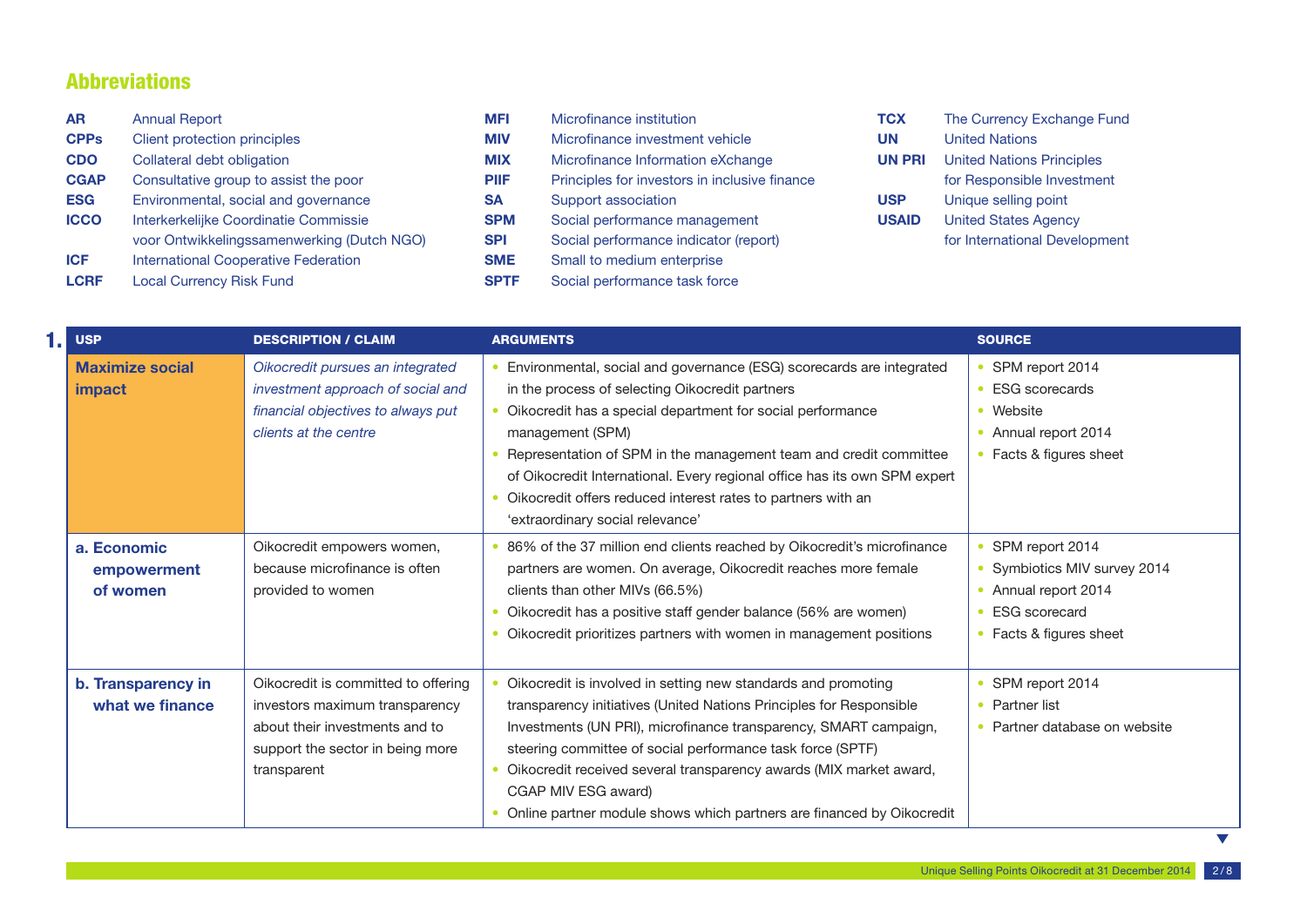| c. Frontrunner in<br>social performance                                                  | Oikocredit has paved the way as<br>a frontrunner in implementation of<br>tools for an improved measurement<br>of social performance                                                                                      | . In 2014, Oikocredit received a social rating of 'excellent' for its social<br>performance management, investment strategy, responsibility and<br>change by Planet Rating, a specialized microfinance rating agency<br>• Oikocredit is the first MIV to have performed a social self-audit (Cerise)<br>• Oikocredit helped develop tools to measure social indicators (SPI/PPI).<br>. In 2014, 73 partners reported PPI data. Collectively these partners<br>surveyed more than 3.2 million borrowers.<br>• Oikocredit advocates social performance via various organizations for<br>sector improvements, including the SMART campaign, client protection<br>principles (CPPs) and the principles for investors in inclusive finance (PIIF)<br>• Implementation of results of social performance management lead to<br>improved products to better service end clients (product development)<br>• At the end of 2014, 76% of Oikocredit's partners endorsed the client<br>protection principles, and 64% held a client satisfaction survey<br>Benchmarked against our competition with the partner satisfaction<br>survey, Oikocredit's customer service and the provision of non-financial<br>services/capacity building were elements partners valued most about<br>their relationship with Oikocredit in 2014. | • PPI study brochures for Peru<br>and Philippines<br>• Cerise report 2010<br>• Annual report 2014<br>• Assessment Planet Rating<br>• SPM report 2014<br>• Partner satisfaction survey 2014 |
|------------------------------------------------------------------------------------------|--------------------------------------------------------------------------------------------------------------------------------------------------------------------------------------------------------------------------|--------------------------------------------------------------------------------------------------------------------------------------------------------------------------------------------------------------------------------------------------------------------------------------------------------------------------------------------------------------------------------------------------------------------------------------------------------------------------------------------------------------------------------------------------------------------------------------------------------------------------------------------------------------------------------------------------------------------------------------------------------------------------------------------------------------------------------------------------------------------------------------------------------------------------------------------------------------------------------------------------------------------------------------------------------------------------------------------------------------------------------------------------------------------------------------------------------------------------------------------------------------------------------------------------------------------|--------------------------------------------------------------------------------------------------------------------------------------------------------------------------------------------|
| d. Oikocredit<br>finances SMEs and<br>cooperatives                                       | Oikocredit does not only invest in<br>microfinance. A substantial part of<br>its portfolio directly provides credit<br>and equity to cooperatives, fair<br>trade organizations and small to<br>medium enterprises (SMEs) | • 84% of Oikocredit's total portfolio is invested in financial intermediaries,<br>the remaining 16% is in production and services<br>• Oikocredit's production and services partners supported over 335,000<br>cooperative members, employed 124,000 people and reached around<br>325,000 farmers<br>• A number of products can be found in fair trade shops that are<br>produced by organizations financed partly by Oikocredit                                                                                                                                                                                                                                                                                                                                                                                                                                                                                                                                                                                                                                                                                                                                                                                                                                                                                   | • Annual report 2014<br>• SPM report 2014<br>• List of products sold in fair trade<br>shops in Germany<br>(www.oikocredit.de)                                                              |
| e. Oikocredit<br>cares about the<br>environmental<br>impact of its<br><b>investments</b> | In times of worldwide climate<br>change, partners that are<br>supported by Oikocredit should<br>not harm the environment                                                                                                 | • In 2014, Oikocredit implemented its environmental policy, applying this<br>to its own operations and partners<br>Sustainability and care for the environment are part of Oikocredit's<br>loan criteria<br>• Out of 256 production and services partners, Oikocredit had at the end<br>of 2014 105 green partners and 179 agricultural partners<br>• Oikocredit has special units for agriculture and renewable energy<br>in place                                                                                                                                                                                                                                                                                                                                                                                                                                                                                                                                                                                                                                                                                                                                                                                                                                                                                | • Environmental policy<br>SPM report 2014<br>$\bullet$<br>• Prospectus                                                                                                                     |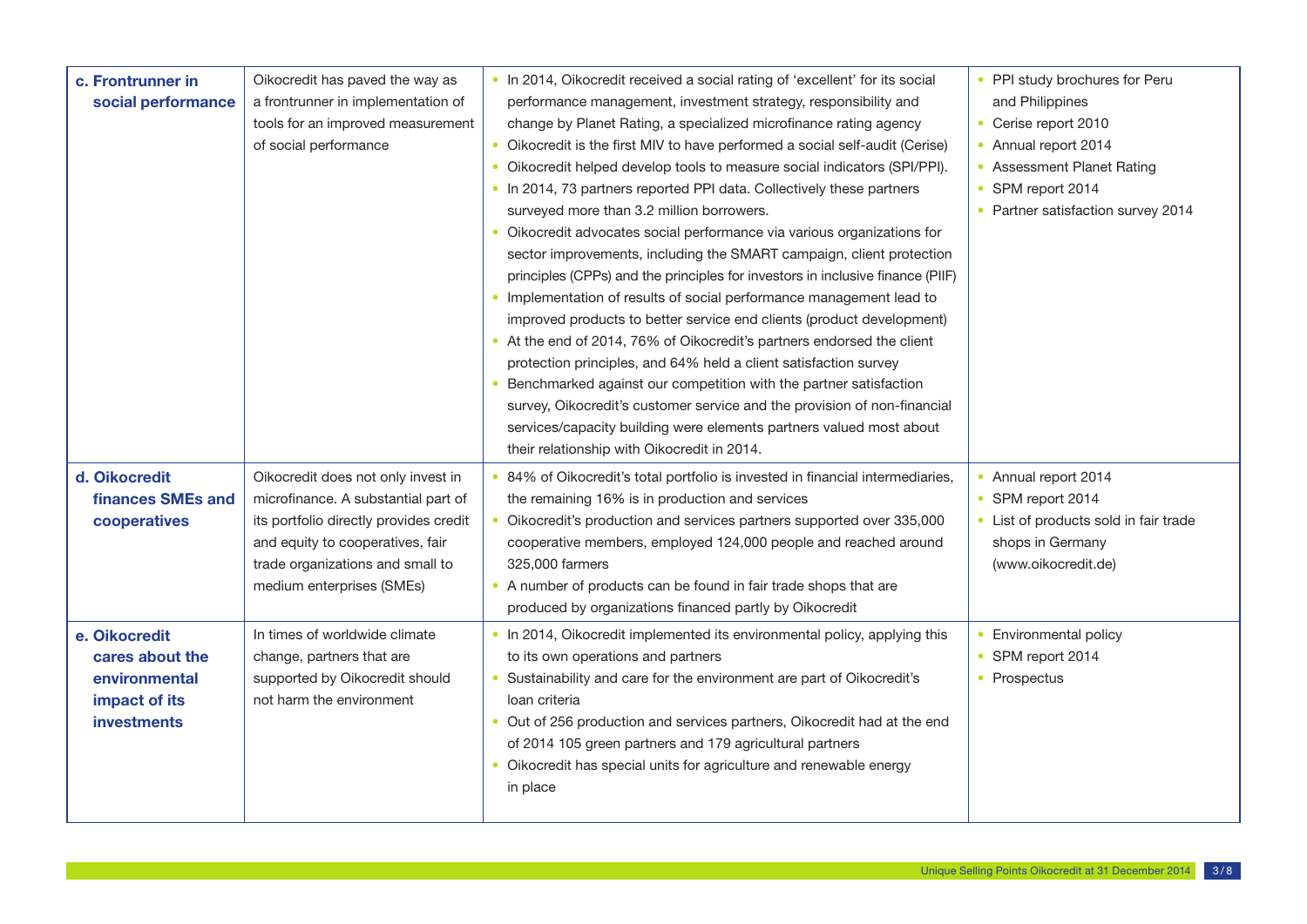| 2. | <b>USP</b>                                                                   | <b>DESCRIPTION / CLAIM</b>                                                                                                                                                                                                                             | <b>ARGUMENTS</b>                                                                                                                                                                                                                                                                                                                                                                                                                                                                                                                                                                                                                                                                                                                                                                                                                                                    | <b>SOURCE</b>                                          |
|----|------------------------------------------------------------------------------|--------------------------------------------------------------------------------------------------------------------------------------------------------------------------------------------------------------------------------------------------------|---------------------------------------------------------------------------------------------------------------------------------------------------------------------------------------------------------------------------------------------------------------------------------------------------------------------------------------------------------------------------------------------------------------------------------------------------------------------------------------------------------------------------------------------------------------------------------------------------------------------------------------------------------------------------------------------------------------------------------------------------------------------------------------------------------------------------------------------------------------------|--------------------------------------------------------|
|    | <b>Long-term focus</b>                                                       | Oikocredit provides long-term<br>finance as equity or debt, in local<br>or foreign currency and capacity<br>building to fully meet the needs<br>of businesses that contribute to<br>development and often do not have<br>access to long-term financing | Oikocredit has become one of the largest (privately-financed) MIVs in<br>terms of outstanding capital worldwide<br>• We are committed to help our partners in difficult times, by restructuring<br>loans or providing capacity building support if needed                                                                                                                                                                                                                                                                                                                                                                                                                                                                                                                                                                                                           | • Annual report 2014                                   |
|    | a. Long-term<br><b>investors</b>                                             | Investors are not investing<br>in Oikocredit for the short<br>term, seeing it as a long-term<br>commitment. Investors are more<br>interested in long-term social<br>effects, rather than in short-term<br>returns                                      | • A measured high level of loyalty among more than 53,000 investors<br>• A steady growth of members and investors<br>• Investors stay with Oikocredit, also in times of microfinance criticism<br>and banking crises<br>• Oikocredit is prepared to take longer term risk. In 2014, Oikocredit had an<br>outstanding portfolio in equity investments of € 55.2 million in 45 companies<br>and funds across the globe. With an equity investment Oikocredit can<br>add value (by having board seats which can influence on partners) to high<br>potential social enterprises in their abilities to fulfil their social mission                                                                                                                                                                                                                                       | • Annual report 2014<br>Brand monitors 2010-2014       |
|    | b. Long experience<br>and a good track<br>record in develop-<br>ment finance | Oikocredit has been active in<br>development finance for more than<br>40 years                                                                                                                                                                         | • Oikocredit figures show a stable and intrinsic growth performance of<br>investments in microfinance and direct development finance<br>• Experienced management team in finance and accounting, credit and<br>equity, investor relations and social performance                                                                                                                                                                                                                                                                                                                                                                                                                                                                                                                                                                                                    | • Annual report 2014<br>• Oikocredit website - history |
|    | c. Commitment<br>to partners                                                 | Our partners are supported by<br>capacity building and we don't<br>easily give up on our partners;<br>in difficult times we focus on<br>supporting our partners                                                                                        | . In 2014, Oikocredit increased disbursement of funds for capacity<br>building, supporting over 189 initiatives with a special focus on social<br>performance, risk management and agricultural value chain financing.<br>Oikocredit adds resources on an annual basis to the capacity building<br>fund from its annual net financial result<br>• We have formed strategic partnerships with, among others, ICCO and<br>the Rabobank Foundation (Terrafina), USAID, Church of Sweden, Africa<br>Guarantee and many local consultants to offer capacity building and<br>offering guarantee schemes<br>• We operate and invest in challenging countries like Nicaragua, Haiti,<br>Nigeria, Ivory Coast and Mali<br>. In case of emergency like after the typhoon of 2014 in the Philippines,<br>we offer disaster recovery loans and restructuring loans if necessary | • SPM report 2014<br>• Annual report 2014              |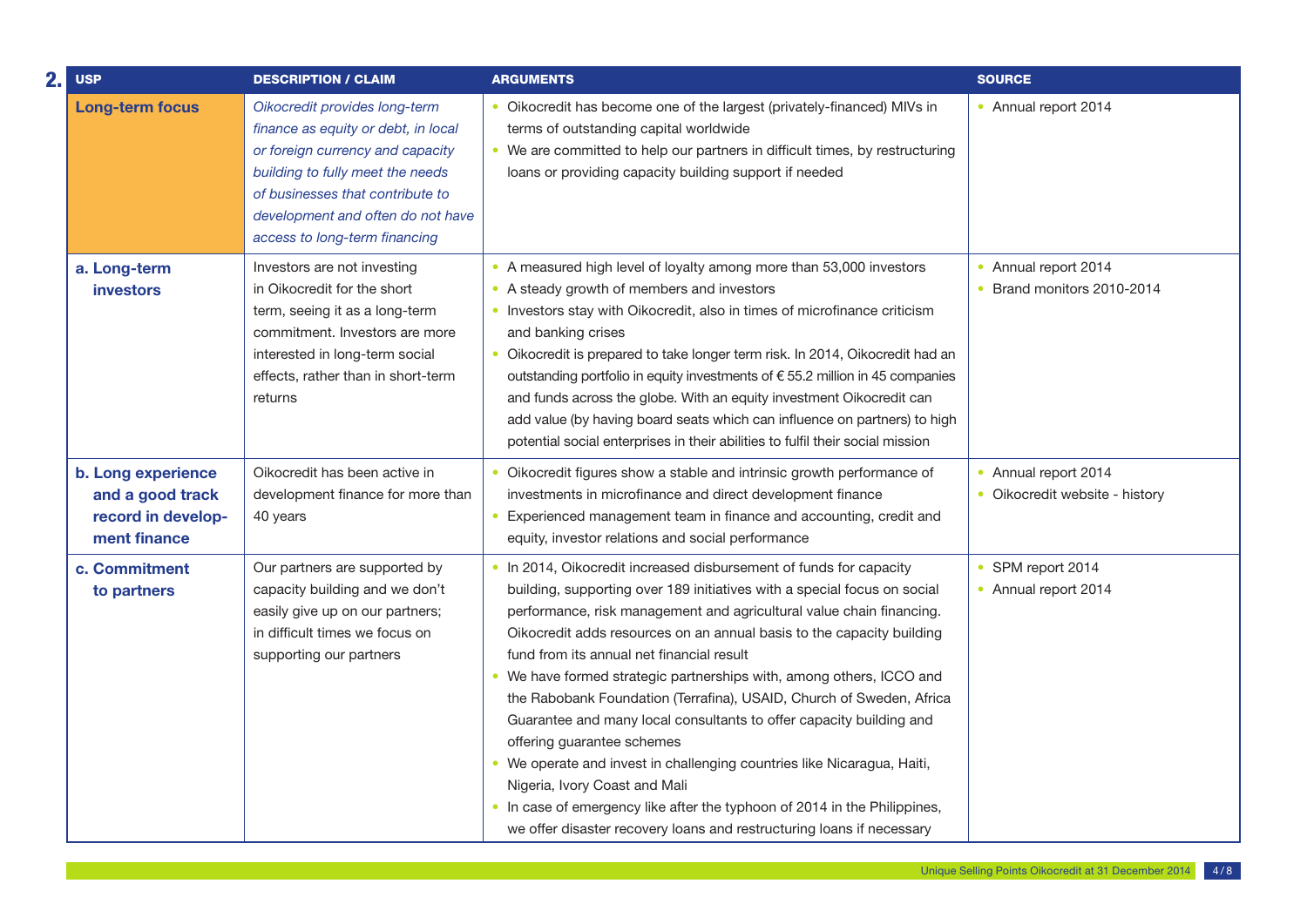| 3. | <b>USP</b>                        | <b>DESCRIPTION / CLAIM</b>                                                                                                                                                         | <b>ARGUMENTS</b>                                                                                                                                                                                                                                                                                                                                                                                                                                                                                                                                                                                                                                                                                                    | <b>SOURCE</b>                                                                                                                                |
|----|-----------------------------------|------------------------------------------------------------------------------------------------------------------------------------------------------------------------------------|---------------------------------------------------------------------------------------------------------------------------------------------------------------------------------------------------------------------------------------------------------------------------------------------------------------------------------------------------------------------------------------------------------------------------------------------------------------------------------------------------------------------------------------------------------------------------------------------------------------------------------------------------------------------------------------------------------------------|----------------------------------------------------------------------------------------------------------------------------------------------|
|    | <b>Strong local</b><br>presence   | Oikocredit's worldwide staff in local<br>offices are close to partners, having<br>thorough knowledge of the regions<br>and countries they service                                  | Oikocredit is one of the most active MIVs across different countries (63)<br>No other development finance organization cooperates with so many<br>partners (over 805) as Oikocredit<br>• Oikocredit has 34 local country offices in developing countries which is<br>unique for a microfinance investment organization                                                                                                                                                                                                                                                                                                                                                                                              | • Annual report 2014<br>• SPM report 2014<br>• Quarterly reports<br>• Symbiotics 2014 MIV survey                                             |
|    | a. We go where<br>others don't    | Oikocredit has a relatively large<br>presence in Africa and invests<br>in many smaller and riskier<br>organizations                                                                | • No other MIV has as many partners and small scale loans and<br>investments in the field as Oikocredit<br>• Due to guarantee funds provided by institutional donors like ICCO,<br>USAID, the Dutch Government & Church of Sweden, Oikocredit is able<br>to finance smaller organizations with higher risks but with strong growth<br>and social impact potential<br>• 10.2% of our microfinance portfolio is financed in Africa compared to<br>an average of 9% for other MIVs (Oikocredit's total portfolio: 14% of<br>funding in Africa)<br>As smallholder farmers are among the world's most disadvantaged<br>people, agriculture is a focus area for Oikocredit; 50% of our end clients<br>live in rural areas | • SPM report 2014<br>• CGAP's report "Foreign capital<br>investment in microfinance"<br>• Symbiotics 2014 MIV survey<br>• Annual report 2014 |
|    | b. Local currency<br><b>loans</b> | Through our Local Currency Risk<br>Fund (LRCF), Oikocredit carries<br>currency risk so our partners do<br>not bare such risk                                                       | A large part of Oikocredit loans are provided in local currency. As at<br>31 December 2014, Oikocredit financed 56% of its loans in local<br>currency. This was fully covered by the LCRF and hedges with TCX<br>and banks<br>• The financial crisis in Southeast Asia in 1998/1999 showed the need for<br>such a fund and has since performed well following the 2008 banking<br>crisis and the 2011 euro debt crisis                                                                                                                                                                                                                                                                                              | • Annual report 2014                                                                                                                         |
|    | c. Local staff and<br>volunteers  | Our staff and volunteers have a<br>genuine relationship with most<br>of our partners and investors on<br>a local level, which is crucial for<br>building sustainable relationships | Oikocredit employs staff with various nationalities from close to<br>45 countries<br>Oikocredit has many highly motivated and qualified staff and large<br>groups of volunteers who are closely in touch with private investors,<br>which is unique for an MIV                                                                                                                                                                                                                                                                                                                                                                                                                                                      | • Annual report 2014<br>• SPM report 2014<br>$\blacktriangledown$                                                                            |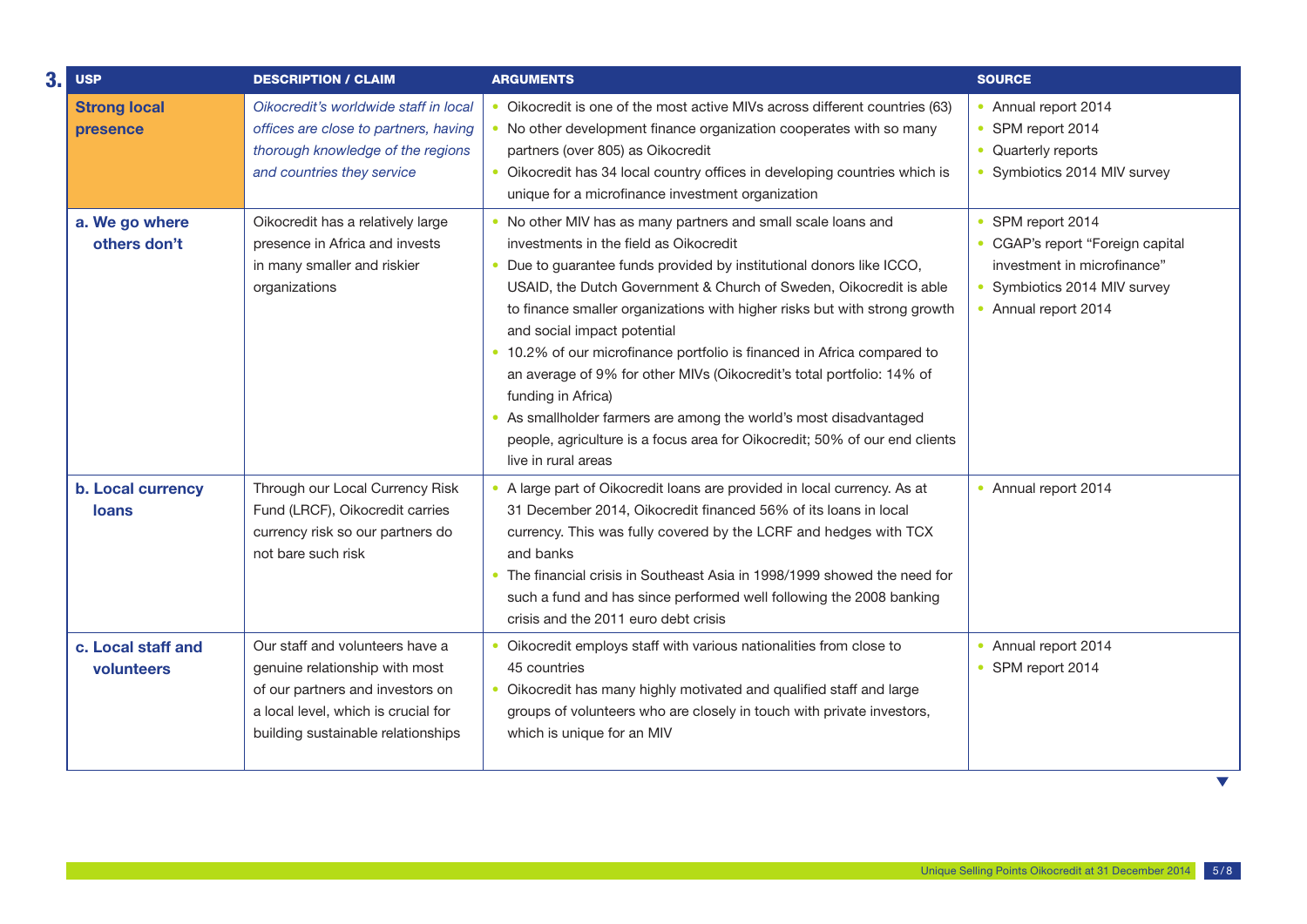| d. Local law                                                                                    | Oikocredit bases its contracts on<br>local law as sign of respect so local<br>partners are better serviced | Our contracts are not based on complicated international laws that local<br>lawyers and partners do not understand. All contracts are written in the<br>local language                                  | Oikocredit legal unit                                               |
|-------------------------------------------------------------------------------------------------|------------------------------------------------------------------------------------------------------------|---------------------------------------------------------------------------------------------------------------------------------------------------------------------------------------------------------|---------------------------------------------------------------------|
| e. Oikocredit is<br>a grassroots<br>organization<br>investing in<br>grassroots<br>organizations | Oikocredit serves many smaller<br>(cooperative) MFIs that are in the<br>early stages                       | 47% of Oikocredit's microfinance partners serve less than<br>10,000 borrowers. Only 15% of our partners serve more than<br>100,000 borrowers.<br>No other MIV supports as many MFIs as Oikocredit (549) | SPM report 2014<br>Annual report 2014<br>Symbiotics 2014 MIV survey |

| $4.$ USP                                               | <b>DESCRIPTION / CLAIM</b>                                                                                                                                  | <b>ARGUMENTS</b>                                                                                                                                                                                                                                                                                                                | <b>SOURCE</b>                                                |
|--------------------------------------------------------|-------------------------------------------------------------------------------------------------------------------------------------------------------------|---------------------------------------------------------------------------------------------------------------------------------------------------------------------------------------------------------------------------------------------------------------------------------------------------------------------------------|--------------------------------------------------------------|
| <b>Financial &amp; operational</b><br><b>stability</b> | Oikocredit has been able to pay a<br>stable dividend to its investors for                                                                                   | Figures for the past 20 years show that Oikocredit has paid a stable 2%<br>dividend, except during the 1998-1999 Asian crisis when it paid out 1%                                                                                                                                                                               | Annual report 2014                                           |
|                                                        | many years while remaining true to<br><i>its mission</i>                                                                                                    |                                                                                                                                                                                                                                                                                                                                 |                                                              |
| a. Adequate risk<br>management<br>system               | Well-developed financial and<br>social due diligence monitoring<br>processes allows Oikocredit the<br>ability to deal with volatility in<br>fragile markets | Oikocredit has a risk management policy and risk management<br>department in place for its market risks, liquidity risks, credit risks,<br>currency risks, reputation risks and operational risks<br>A risk management committee frequently meets to review, assess<br>and follow-up all the risks that could affect Oikocredit | Risk management policy included<br>in the annual report 2014 |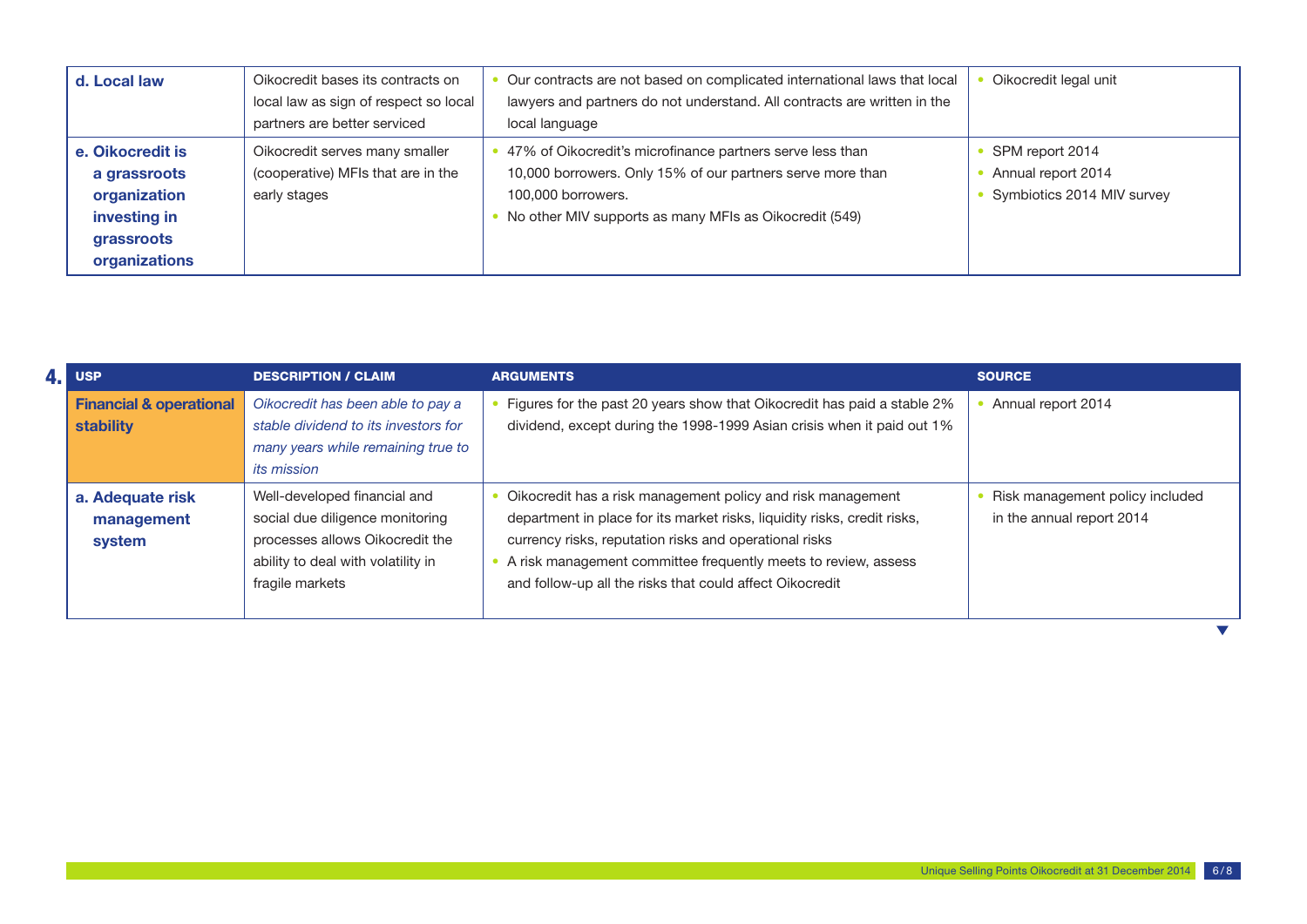| <b>b. Diversification and</b><br>protection of value<br>of assets | Oikocredit invests in real<br>organizations, people and values<br>supporting real economies in<br>different sectors all over the world<br>and invests part of its resources<br>in a bond portfolio            | • Apart from the well diversified development financing portfolio which<br>consists of up to 81% of total assets, at least 15% of Oikocredit's<br>assets should be kept in cash or term investments (like investment<br>grade bond portfolio). This portfolio is used to diversify and to have<br>additional liquidity available, when needed.<br>• We invest 84% of our development financing portfolio in microfinance<br>and 16% in other social businesses (totalling up to €735 million at<br>31 December 2014). Within microfinance there is a split in various<br>categories, agricultural MF, trade finance etc.<br>• Oikocredit's microfinance portfolio has been growing at a stable rate<br>without major fluctuation. Other MIVs show higher volatility in growth<br>Collateral (in many cases solid third party guarantees, but also<br>mortgages) is negotiated to cover risks on loans. Our loans are almost<br>always secured in local legal jurisdictions<br>• A Local Currency Risk Fund covers the risks of financing in local currencies | • Term investment policy<br>• Annual report 2014<br>• SPM report 2014<br>• Symbiotics 2014 MIV survey                  |
|-------------------------------------------------------------------|---------------------------------------------------------------------------------------------------------------------------------------------------------------------------------------------------------------|--------------------------------------------------------------------------------------------------------------------------------------------------------------------------------------------------------------------------------------------------------------------------------------------------------------------------------------------------------------------------------------------------------------------------------------------------------------------------------------------------------------------------------------------------------------------------------------------------------------------------------------------------------------------------------------------------------------------------------------------------------------------------------------------------------------------------------------------------------------------------------------------------------------------------------------------------------------------------------------------------------------------------------------------------------------|------------------------------------------------------------------------------------------------------------------------|
| c. Sufficient reserves                                            | Oikocredit has adequate reserves<br>and prudent loan loss provisions                                                                                                                                          | • The general reserves and funds within Oikocredit's total equity amount<br>up to 14.9% of member capital. We also have currency risk reserves and<br>"high risk" funds for special projects that come with more risk<br>• Prudent loss provisioning system, taking into account country risks,<br>defaults and general aspects                                                                                                                                                                                                                                                                                                                                                                                                                                                                                                                                                                                                                                                                                                                              | • Annual report 2014                                                                                                   |
| d. Flexibility for<br><b>investors</b>                            | Investors can invest and redeem<br>their shares without costs                                                                                                                                                 | • Investors can redeem their shares in accordance with the Articles of<br>Incorporation.<br>• Redemption requests have always been honoured within a reasonable<br>period of time.<br>Oikocredit maintains sufficient liquidity and invests a part of its assets<br>in an investment grade and easy to liquidate "Term Investment" or<br>bond portfolio. We do not charge our investors costs if they invest or<br>redeem capital                                                                                                                                                                                                                                                                                                                                                                                                                                                                                                                                                                                                                            | • Annual report 2014<br>• Risk management policy<br>• Prospectus U.A., local prospectus<br>• Articles of Incorporation |
| e. Not dependent<br>on subsidies<br>and grants                    | Oikocredit has a strong balance<br>sheet and generates sufficient<br>income to cover its own costs and<br>risks. Oikocredit does not depend<br>on grants from governments,<br>grantors or any other subsidies | Oikocredit has a strong balance sheet with equity to total assets<br>ratio of 86%. This indicates that Oikocredit is well capitalized with<br>very little debt                                                                                                                                                                                                                                                                                                                                                                                                                                                                                                                                                                                                                                                                                                                                                                                                                                                                                               | • Annual report 2014                                                                                                   |